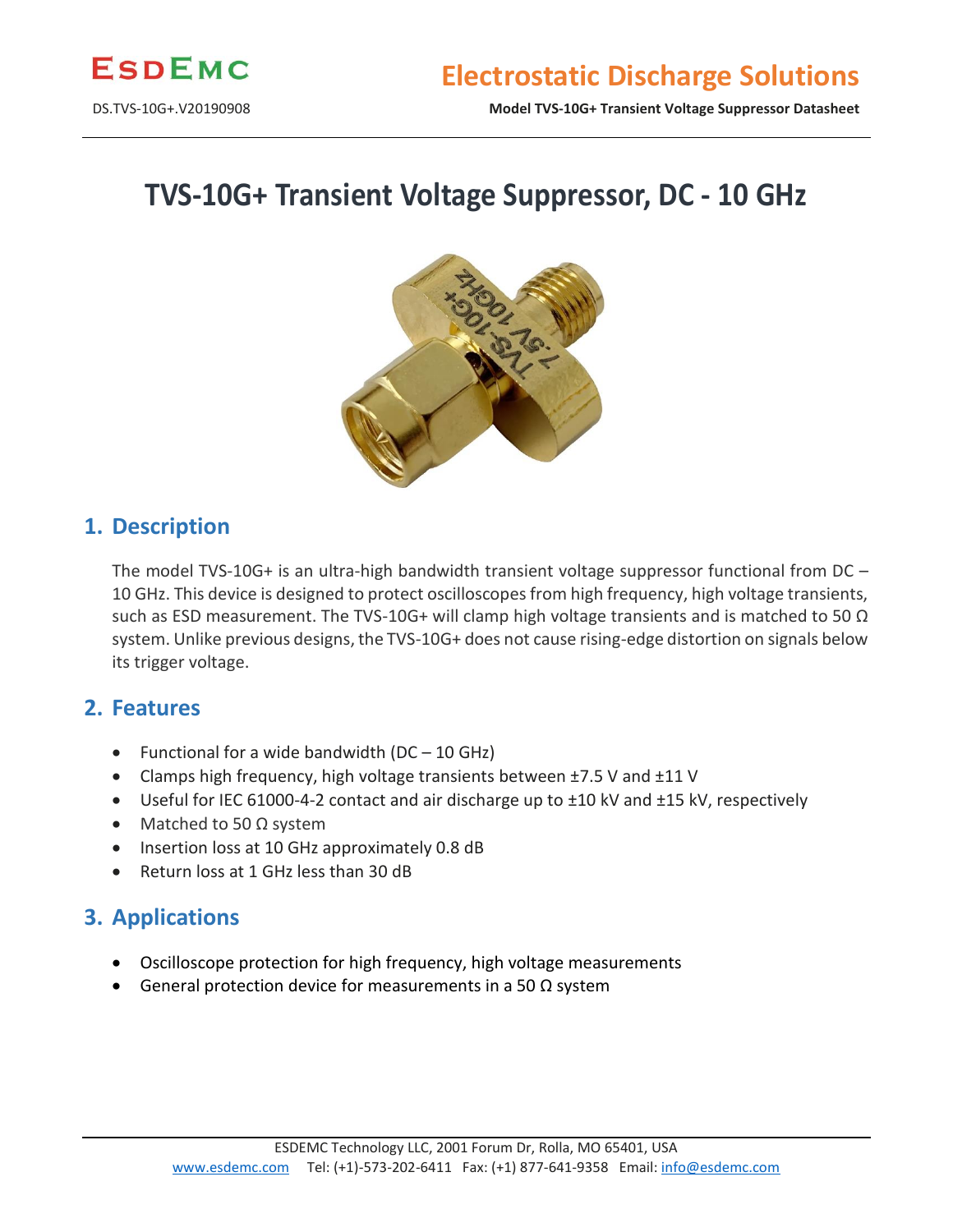

# **Electrostatic Discharge Solutions**

#### DS.TVS-10G+.V20190908 **Model TVS-10G+ Transient Voltage Suppressor Datasheet**







*Figure 2: Return Loss (S11)*